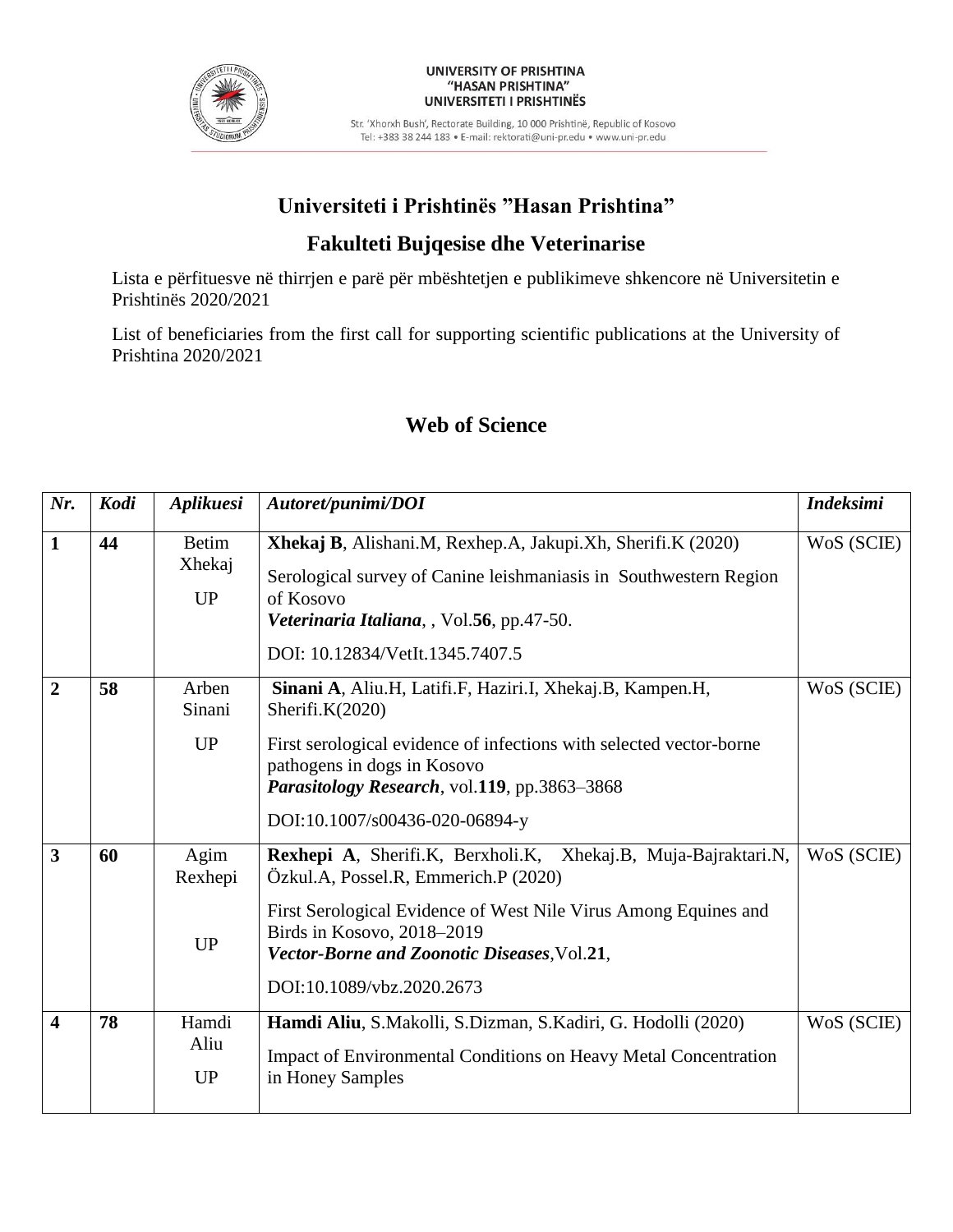

### UNIVERSITY OF PRISHTINA<br>"HASAN PRISHTINA" UNIVERSITETI I PRISHTINËS

Str. 'Xhorxh Bush', Rectorate Building, 10 000 Prishtinë, Republic of Kosovo<br>Tel: +383 38 244 183 • E-mail: rektorati@uni-pr.edu • www.uni-pr.edu

|                |     |                                | Journal of Environmental Protection and Ecology Vol.21, pp. 351-<br>358                                                                                                                                                                                                                 |            |
|----------------|-----|--------------------------------|-----------------------------------------------------------------------------------------------------------------------------------------------------------------------------------------------------------------------------------------------------------------------------------------|------------|
| 5              | 84  | Bajram<br>Berisha<br><b>UP</b> | <b>Berisha B</b> , Schams. D, Sinowatz F, Rodler.D, Pfaffl.M (2020)<br>Hypoxia-inducible factor-1 alpha and nitric oxide synthases in bovine<br>follicles close to ovulation and early luteal angiogenesis<br><b>Reproduction in Domestic Animals, Vol 55,</b><br>DOI:10.1111/rda.13812 | WoS (SCIE) |
| 6              | 123 | Arben<br>Sinani<br>UP          | Aliu H, Dizman S, Sinani A, Hodolli G (2021).<br>Comparative Study of Heavy Metal Concentration in Eggs<br>Originating from Industrial Poultry Farms and Free-Range Hens in<br>Kosovo<br><b>Journal of Food Quality, Vol. 2021</b><br>DOI: 10.1155/2021/6615289                         | WoS (SCIE) |
| $\overline{7}$ | 144 | Fatgzim<br>Latifi<br><b>UP</b> | Latifi F, Baruti-Gafurri Z, Haziri I, Manxhuka-Kërliu S, Shahini L,<br>Podrimaj-Bytyqi A, Sinani A, S. Abdelgayed Sh (2021).<br>Hormonal and Histopathological Fertility Assessments of Male Dogs<br>in Kosovo<br><b>Indian Journal of Animal Research Vol.55, pp. 433-438</b>          | WoS (SCIE) |